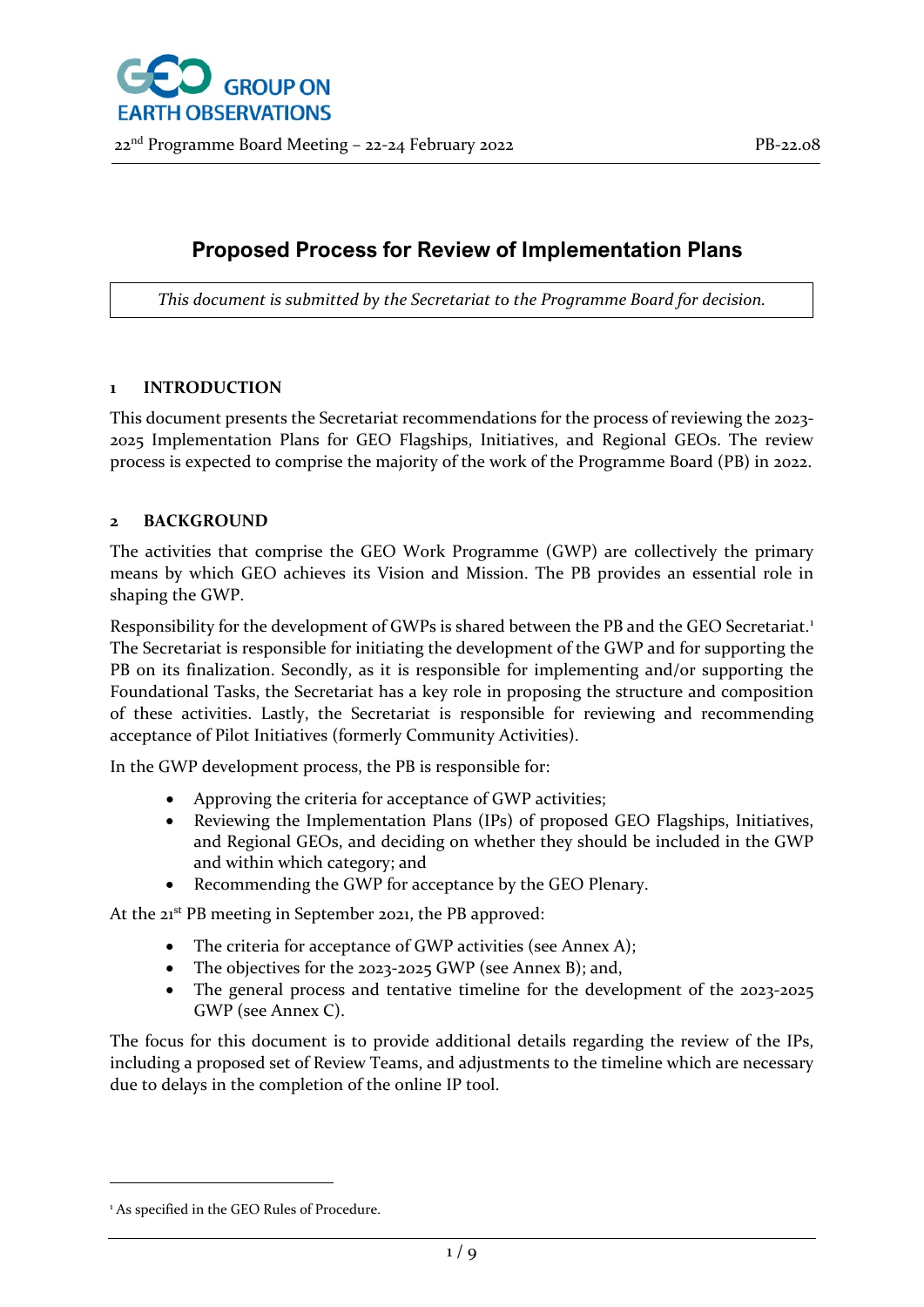### **3 REVIEW TEAMS**

#### **3.1 2020-2022 GEO Work Programme**

The use of teams of PB members to review IPs from prospective GEO Flagships and Initiatives has been the practice since the PB was established in 2016. For the development of the 2020- 2022 GWP, a total of 10 teams were used:

| Atmosphere          | Geographic |
|---------------------|------------|
| Climate             | Land       |
| Cross-cutting       | Regional   |
| Disaster resilience | Urban      |
| Ecosystems          | Water      |

The teams were organized loosely along thematic lines to align with PB representatives' interests and expertise, plus one team for activities that were not thematically-focused and thus cut across the thematic areas, one team for activities based on specific geographic areas, and one team for Regional GEOs.

Each of the teams had ostensibly six or seven members. Most of the teams were assigned to review either three or four IPs. A total of 41 PB representatives participated in the review process. Of those PB representatives who volunteered to participate on the teams, most joined two Review Teams. More than one-third of representatives did not participate in any Review Team. Each of the teams chose one of its members to serve as team lead, whose role was to guide the discussion during team teleconferences and to present the results of the reviews at the PB meetings.

In practice, most reviews were conducted by three or four team members, plus the Secretariat. Participation was limited due to a combination of the geographic spread of the team members and conflicts with their own work and personal schedules. Teams generally would have preferred having participation from additional reviewers.

Most PB reviewers were not experts in the topics on which the initiatives were focused. Some PB members who did have such expertise were, in some cases, participants in the initiatives under review, which limited their role due to conflict of interest considerations. Review comments on the plans focused mostly on project management matters, with less focus on scientific or technical matters. While this was consistent with the review criteria, the teams did indicate that they would have appreciated having the plans reviewed by technical experts in some cases.

#### **3.2 2023-2025 GEO Work Programme**

There are currently 28 Flagships and Initiatives in the 2020-2022 GWP. In addition, some current Community Activities are expected to apply as GEO Initiatives. The total number of Flagship and Initiative IPs for review is expected to be between 30 and 40. Based on the experience of the 2020-2022 GWP, the Secretariat suggests that the number of teams be reduced to six, with the expectation that each team would review between five and seven IPs, the exact number dependent on the number of new applications as GEO Initiatives. A reduced number of teams will simplify the management of the process, allow for more members per team, and would avoid the need for PB members to participate on multiple teams.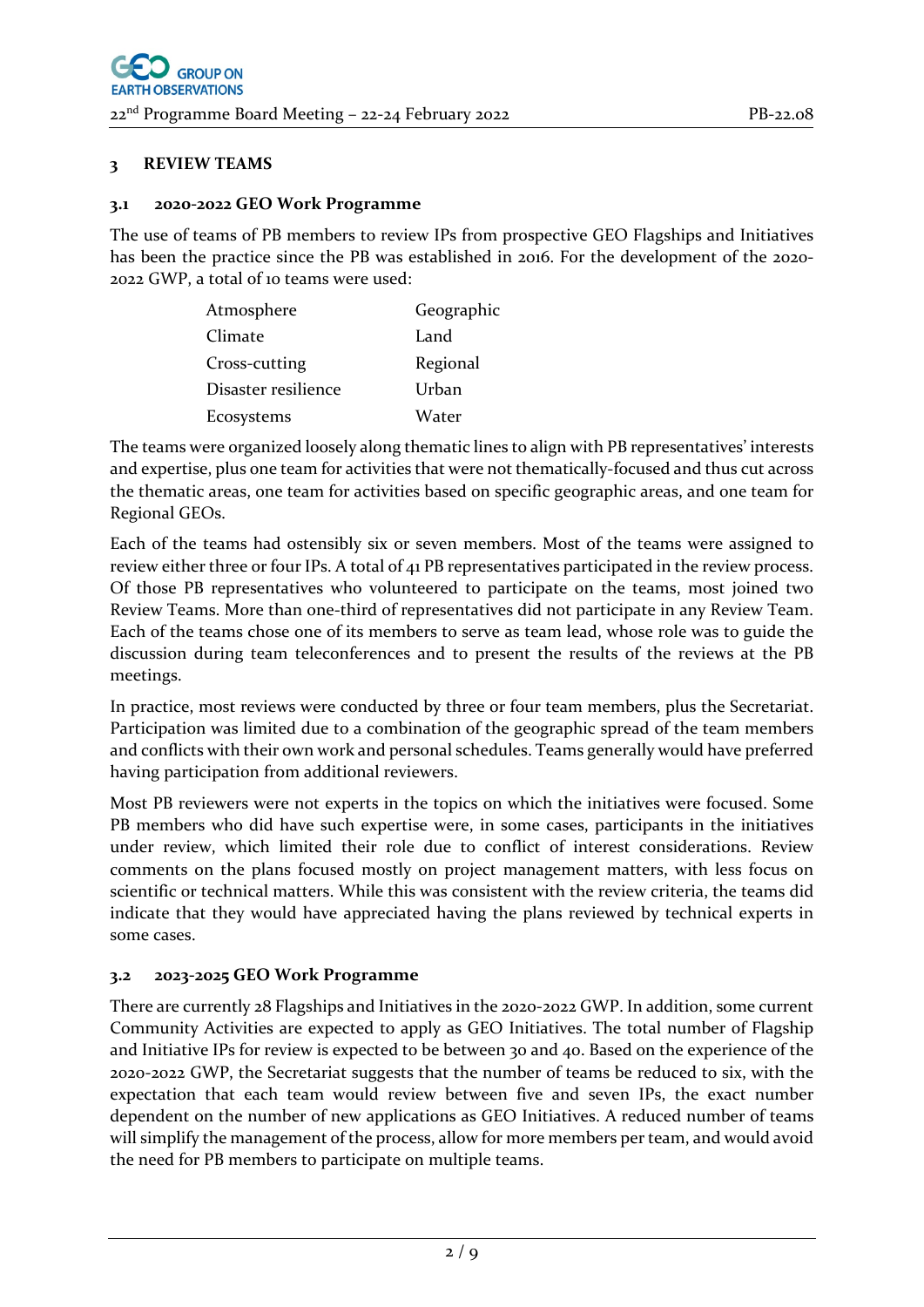This leads to the question of whether each team should have a thematic focus. The rationale for a thematic approach in the 2020-2022 GWP review was the expectation that this would enable Review Team members to encourage connections and synergies across the activities, to notice gaps, and to acquire an overview of the portfolio of related activities within the theme. In practice, this proved more useful in some themes than in others. For some themes, such as climate or disaster resilience, the alignment of particular initiatives to the thematic team was, while not arbitrary, certainly could not be comprehensive. The team mechanism could not serve to provide an overview of activities within the theme, a recognition that, in part, led to the formation of the Foundational Task Working Groups. Other review teams, such as the geographic and cross-cutting teams, did not reflect any deep similarities among the activities. The team where comparisons were most relevant was the one looking at the Regional GEOs.

At a more practical level, the thematic focus of the teams meant that Review Team members were widely distributed geographically. This made it difficult to schedule Review Team teleconferences, with the result that many team members were unable to attend. The thematic focus also meant that the workload among the teams was unevenly distributed due to the timing of when the IPs were ready for review.

Based on these considerations, the Secretariat proposes that for this review process, only the team reviewing the Regional GEO IPs will have a defined focus, largely due to the distinctive nature of these activities and because the template for the Regional GEOs is markedly different from that for the initiatives. For the GEO Flagships and Initiatives, the Secretariat proposes that PB members will be assigned to teams based on their geographic location to maximize participation in teleconferences and to facilitate scheduling. IPs will be assigned to the teams as they are ready for review, ensuring relative consistency of workload across the teams. Geographic proximity of the Flagship and Initiative leads will also be taken into consideration. As before, PB members will be asked to recuse themselves from review of GWP activities (both initiatives and Regional GEOs) in which they are participants.

## **4 DESCRIPTION OF THE REVIEW PROCESS**

The review workflow will be revised to take advantage of the functionalities of the online system.

Each member of a Review Team will be granted access to the GWP system as a "reviewer" of certain IPs. Once logged in to the system, you will see a list of IPs for which you are a reviewer, and which are ready for review. On clicking on an activity name in the list, the screen will open to the IP content on the left side of the screen. The right side of the screen will contain comment boxes for each item in the IP. All reviewer comments will be visible to other reviewers, noting the name of the reviewer. Each reviewer may add comments, questions, or other remarks in any of the comment boxes. It is not necessary to comment in every section. If desired, a PDF version of the IP content may be downloaded for ease of reading or for printing, although all comments will need to be entered into the system so they may be tracked and will be visible to other reviewers and the activity leads.

Once an IP has been submitted for review by the activity leads, a defined period of time will be set for reviewers to complete their comments, usually two weeks, although this may need to be shortened in the case of late IP submissions. A teleconference of team members will be scheduled by the Secretariat shortly after the comment period ends. During the team teleconferences, team members will have the opportunity to discuss each of the comments and provide any collective remarks to the activity leads. For example, where an initiative is proposing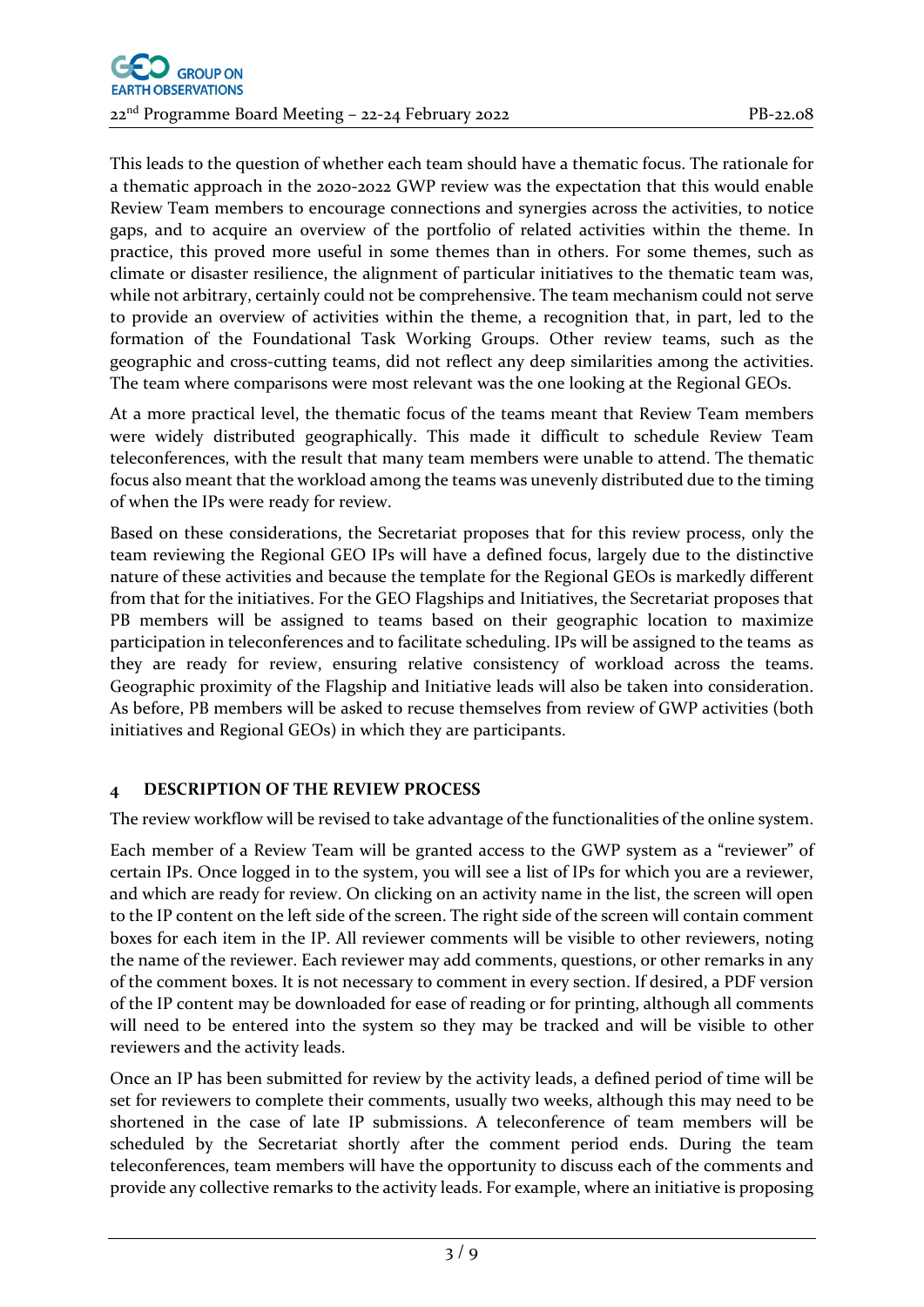a change of category, these remarks may identify gaps in the proposal that may need to be addressed. The team will have an opportunity to do a final edit on their comments and then the comments will be opened to the activity leads to address; at this point the IP will also be reopened for editing. A second round of review may be needed, depending on the nature and significance of the comments. Where the comments were relatively minor, the final review of the IP against the comments may be delegated to the Secretariat.

There are two key aspects to the review process:

- Providing advice to the GWP activity to focus, shape, adjust and otherwise improve their plan in ways that will maximize the likelihood of success of the activity; and
- Reaching a consensus within the Review Team on whether the activity should be accepted as part of the GWP, in which category (GEO Flagship, Initiative, or Pilot Initiative), and if there any specific modifications required to the IP to permit this acceptance. This second part of this process is based on the criteria for acceptance (see Annex A) which were approved at the  $21<sup>st</sup>$  PB meeting.

There is a temptation during the review process for teams to focus excessively on the second aspect since the criteria provide a structured way of looking at the IPs. However, for most existing initiatives, there is little question of whether they will continue to be accepted and even under which category. Most of the benefit to them of the review process is through the detailed review comments and questions and the interaction the leads have with the Review Team members. This is certainly true for the Regional GEOs for which the criteria are not applicable. Review Team members are encouraged to approach their review broadly, looking at all aspects of the IPs and how they might be improved, rather than to focus narrowly on whether the criteria for acceptance have been met.

The team teleconference is a critical part of the review process, as it is during this teleconference that the Review Team prepares their recommendations on whether the proposed activity should be accepted into the GWP and in which category. The Review Team may also request additions or changes to the information provided by the activity leads. Following the provision of the information, the team members will once again have the opportunity to review and edit their comments. Depending on the decision of the first team teleconference, a second team teleconference may be required. To the extent possible, the Secretariat will seek to schedule team teleconferences so that more than one IP may be discussed, thereby minimizing the number of teleconferences that Review Team members will need to attend.

### **5 EXTERNAL REVIEWERS**

Another component of the review process, which was requested by the PB following the 2020- 2022 GWP development and will be implemented this year, is the use of external reviewers; that is, reviewers of the IPs who are not PB members or Secretariat staff.

The Secretariat will issue a call for external reviewers to the broad GEO community. The role of the external reviewers will be to provide additional perspectives on the strengths and weaknesses of the IPs, especially with respect to scientific, technical, and user perspectives. Invitation to serve as reviewers will also be sent to members of the Foundational Task Working Groups.

It is expected that external reviewers will participate in the review process in the same way as PB members. External reviewers will thus be granted reviewer access to the GWP system, will provide their comments in the same way as PB members, and will participate in the Review Team teleconferences. As with PB reviewers, they will not be permitted to act as reviewers of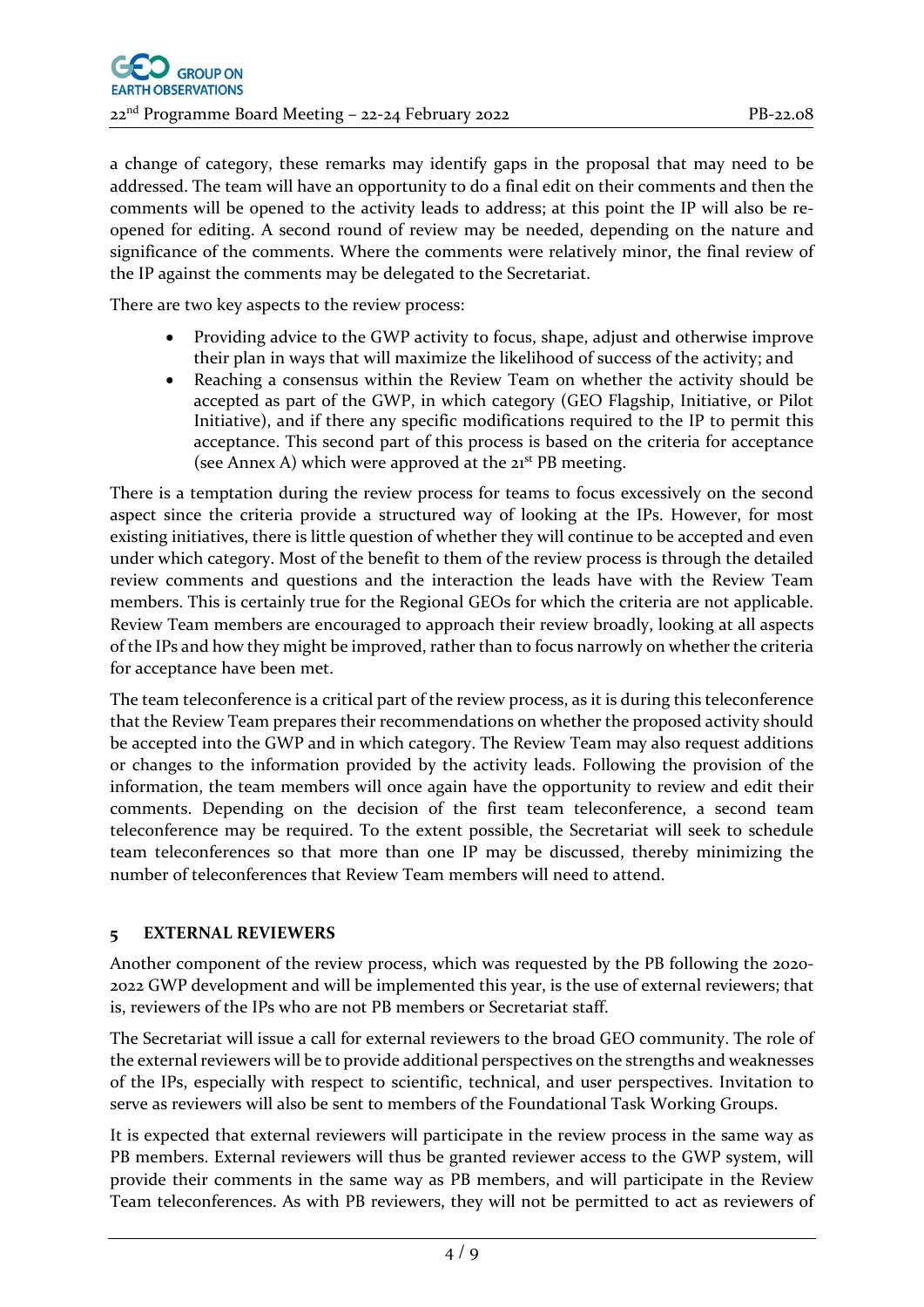any activities in which they are participants. External reviewers will also not be able to serve as Review Team leads; this function will be limited to only PB member principal and alternate representatives.

## **6 RECOMMENDATIONS**

Based on the explanations above, the Secretariat seeks PB concurrence on the following points:

- 1. That there will be seven Review Teams, six of which will review GEO Flagship and GEO Initiative IPs, and one which will review Regional GEO IPs;
- 2. PB members may indicate their willingness to participate on, and to lead, a Review Team either during the PB meeting or by email following the meeting;
- 3. PB members who have offered to participate on a Review Team will be assigned to teams by the Secretariat, taking account of time zones to facilitate scheduling of teleconferences;
- 4. Following the meeting, the Secretariat will issue a call for external reviewers;
- 5. All Review Team members will be asked to identify any GWP activities in which they are involved as a participant at any level (not only as a lead);
- 6. GEO Flagship and GEO Initiative IPs will be assigned to Review Teams as they become ready, with the allocation being based on an even distribution of workload to the teams and not on a thematic basis;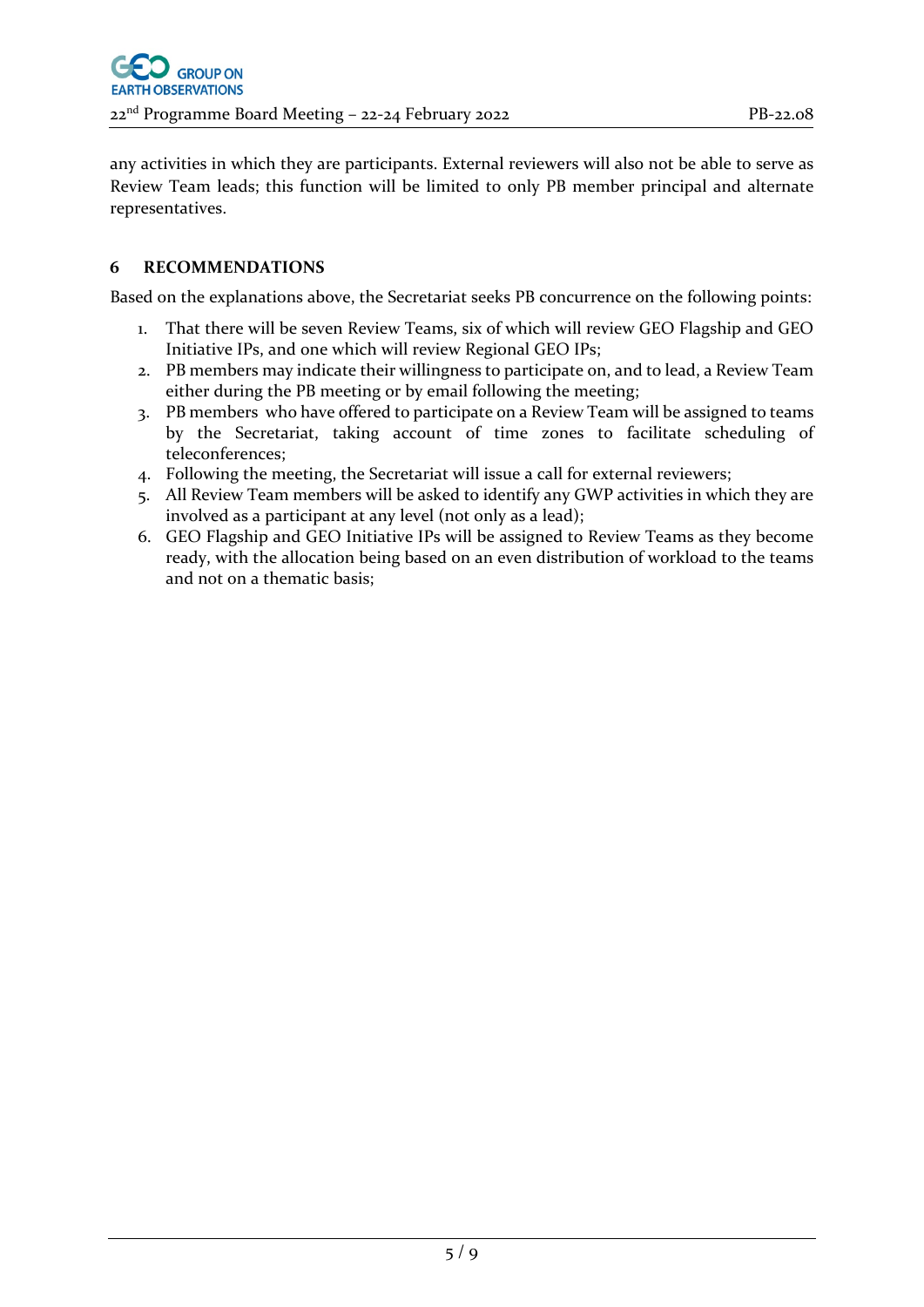

## **Annex A: Criteria for Acceptance of GEO Work Programme Activities**

|                              | <b>Pilot Initiative</b>                                                                                                                            | <b>GEO Initiative</b>                                                                                                                                                                                                                        | <b>GEO Flagship</b>                                                                                                                                                                                                                                                                    |
|------------------------------|----------------------------------------------------------------------------------------------------------------------------------------------------|----------------------------------------------------------------------------------------------------------------------------------------------------------------------------------------------------------------------------------------------|----------------------------------------------------------------------------------------------------------------------------------------------------------------------------------------------------------------------------------------------------------------------------------------|
| General criteria             | Open to participation by all GEO Members, Participating Organizations, and GEO Associates.                                                         |                                                                                                                                                                                                                                              |                                                                                                                                                                                                                                                                                        |
|                              | Intent to develop open, re-usable solutions for applying Earth Observations for which there is a demonstrated need at regional or global scales    |                                                                                                                                                                                                                                              |                                                                                                                                                                                                                                                                                        |
|                              | Willingness to abide by the GEOSS Data Sharing Principles, Data Management Principles, and GEO Ethical Standards (Rules of Procedure, section 3.4) |                                                                                                                                                                                                                                              |                                                                                                                                                                                                                                                                                        |
| <b>Rationale</b>             | The concept is plausible, and there is evidence that<br>the need exists and is not currently met by others,<br>including other GEO Initiatives.    | are described and are distinct from those of other GWP activities.                                                                                                                                                                           | Proposed outputs and expected use cases and benefits (outcomes) Current users of products/services are described and quantified if<br>possible. Plans for expanding the user base are described.                                                                                       |
| <b>Policy relevance</b>      | Relevance to an international convention or agreement is desirable but not mandatory.                                                              |                                                                                                                                                                                                                                              | Evidence of a decision or request to the candidate Flagship or to GEO<br>from an international treaty, convention, programme, organization, etc. to<br>provide specified information products/services.                                                                                |
| <b>Technical feasibility</b> | Concept is plausible, appears to be technically<br>feasible, and does not duplicate existing services.                                             | Pilot or prototype information products/services have been<br>demonstrated.<br>Plan for scaling and expansion of scope is technically realistic and   and a strategy to address them is described.<br>in proportion to confirmed resources.  | Key challenges in moving to pre-operational services have been identified                                                                                                                                                                                                              |
| Planning                     | Expected tasks are reasonable in relation to the<br>identified objectives and resources.                                                           | Tasks are clearly defined and have expected completion dates.<br>Critical milestones are identified, with dates.<br>Identified resources appear sufficient to implement the identified<br>tasks.                                             | Evidence of successful and timely completion of previous tasks and<br>milestones.                                                                                                                                                                                                      |
| <b>Contributors</b>          | Team has sufficient expertise and experience to<br>demonstrate the concept.                                                                        | Team has the range of expertise and experience necessary to<br>develop the proposed products/services.<br>geographic diversity.                                                                                                              | Team has the breadth of administrative, scientific and technical expertise<br>and experience necessary to implement the described services.<br>Team addresses considerations of gender, generational, and Team composition reflects gender, generational, and geographic<br>diversity. |
| <b>Resources</b>             | Contributions (financial or in-kind) from more than<br>one GEO Member or Participating Organization.                                               | Itemized list of contributions by type, including estimated value,<br>provided.<br>Funded coordinator/secretariat position or plans to obtain funding<br>are described.                                                                      | Medium-term funding (at least 3 years) sufficient to ensure continuity of<br>products / services.<br>Activity coordinator/secretariat position funded.                                                                                                                                 |
| User engagement              | Targeted users identified.<br>User engagement plan describes how the activity<br>will engage users in solution development.                        | User feedback from demonstration pilots or prototypes is provided<br>and supports identified demand for products/services.<br>Users are involved in the implementation and/or management of the<br>Initiative.                               | List of organizations currently using the products or services and list of<br>targeted additional user organizations provided.<br>Feedback from users is regularly obtained and documented.                                                                                            |
| Governance                   | Lead(s) and Point of Contact are identified.                                                                                                       | Initiative Lead(s) and Point of Contact are identified.<br>The management structure is described, including identification of<br>task or component leads.<br>A Steering Committee or other oversight body is desirable but not<br>essential. | Activity Lead(s) and Point of Contact are identified.<br>Steering Committee or other oversight body is in place, and its roles and<br>responsibilities described.<br>The management structure is described, including identification of task or<br>component leads.                    |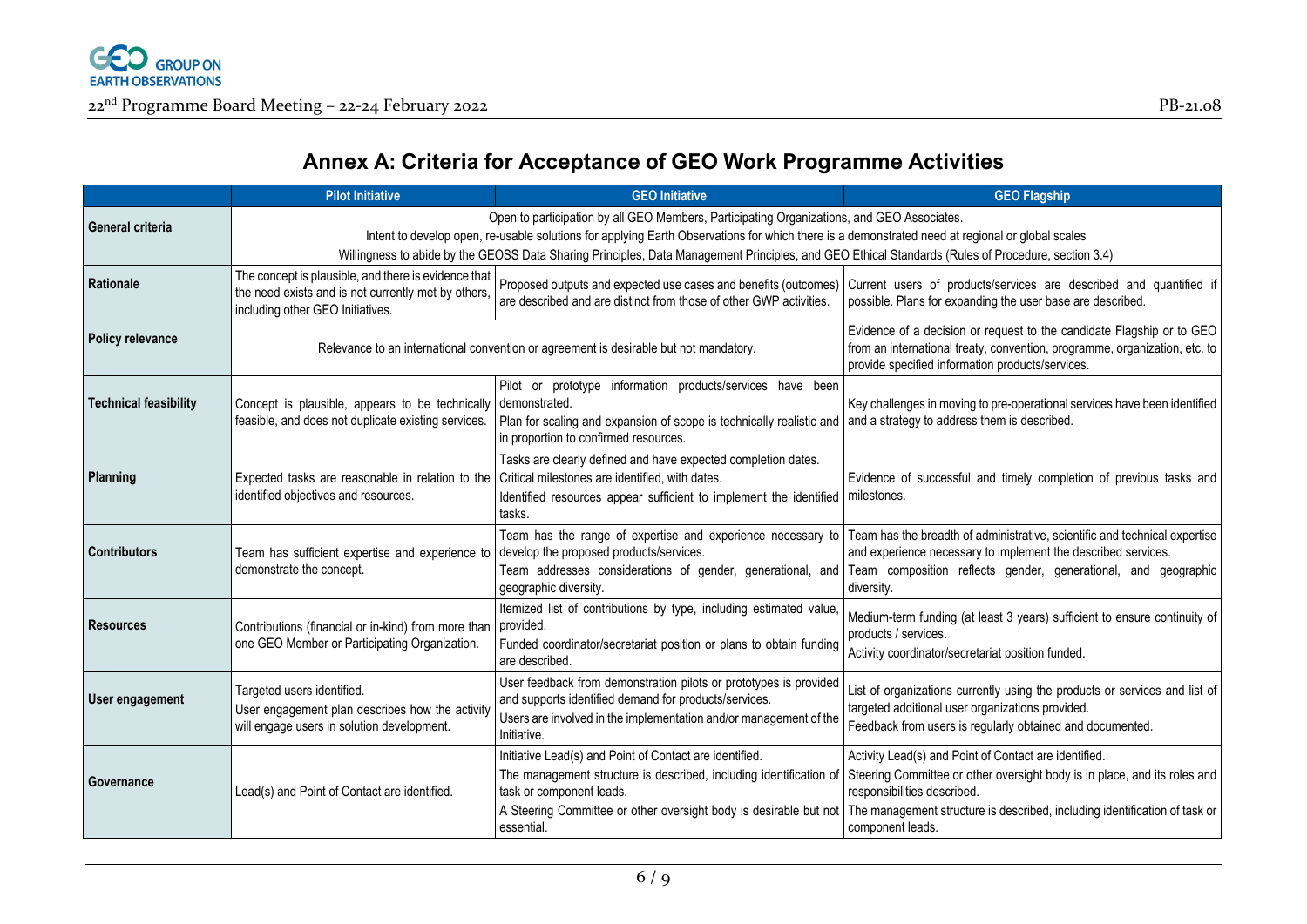## **Annex B**

## **Objectives for the 2023-2025 GEO Work Programme**

- 1. **Greater collaboration and integration** across GWP activities, with the aim of providing users with the greatest benefit from the collective resources provided by the GWP, as well as broader portfolios of solutions to address the engagement priorities. This will be implemented by a combination of Secretariat efforts before and during the development of the IPs and the advice from the PB through the review process.
- 2. **Stronger emphasis on open knowledge**, that is, the sharing of methods, models, algorithms, and other components required to replicate the solutions developed by GWP activities and to adapt them to specific circumstances. This should be viewed as not only fundamental to GEO's value proposition but is the essential foundation for capacity development. This will be realized through revisions to the review criteria, guidance materials to IP preparers, the Open Knowledge Statement, and other means as appropriate.
- 3. **More specific identification of intended/actual users** of the solutions they are developing and to involve such users in the development of those solutions from an early stage (co-design/co-production). While this will be reflected in the review criteria and guidance to the GWP activities, it should also be a key focus of the PB review process.
- 4. **Clearer definition of the GWP categories,** the expectations for transition between the categories, and the expected lifecycle of GWP activities. As was noted above, the review criteria during the 2020-2022 GWP development process were not finalized until after the call for IPs. It is the intent in this round to provide the criteria to IP preparers at the time of the call so they may use them as a self-assessment tool and address the criteria directly in their plans.
- 5. **Simplification of the IP template**, making use of standardized classifications where possible, as well as providing for online entry and updating of IP information. The Secretariat also intends to use the data collected for the IPs to populate the static fields of GWP activity webpages on the GEO website.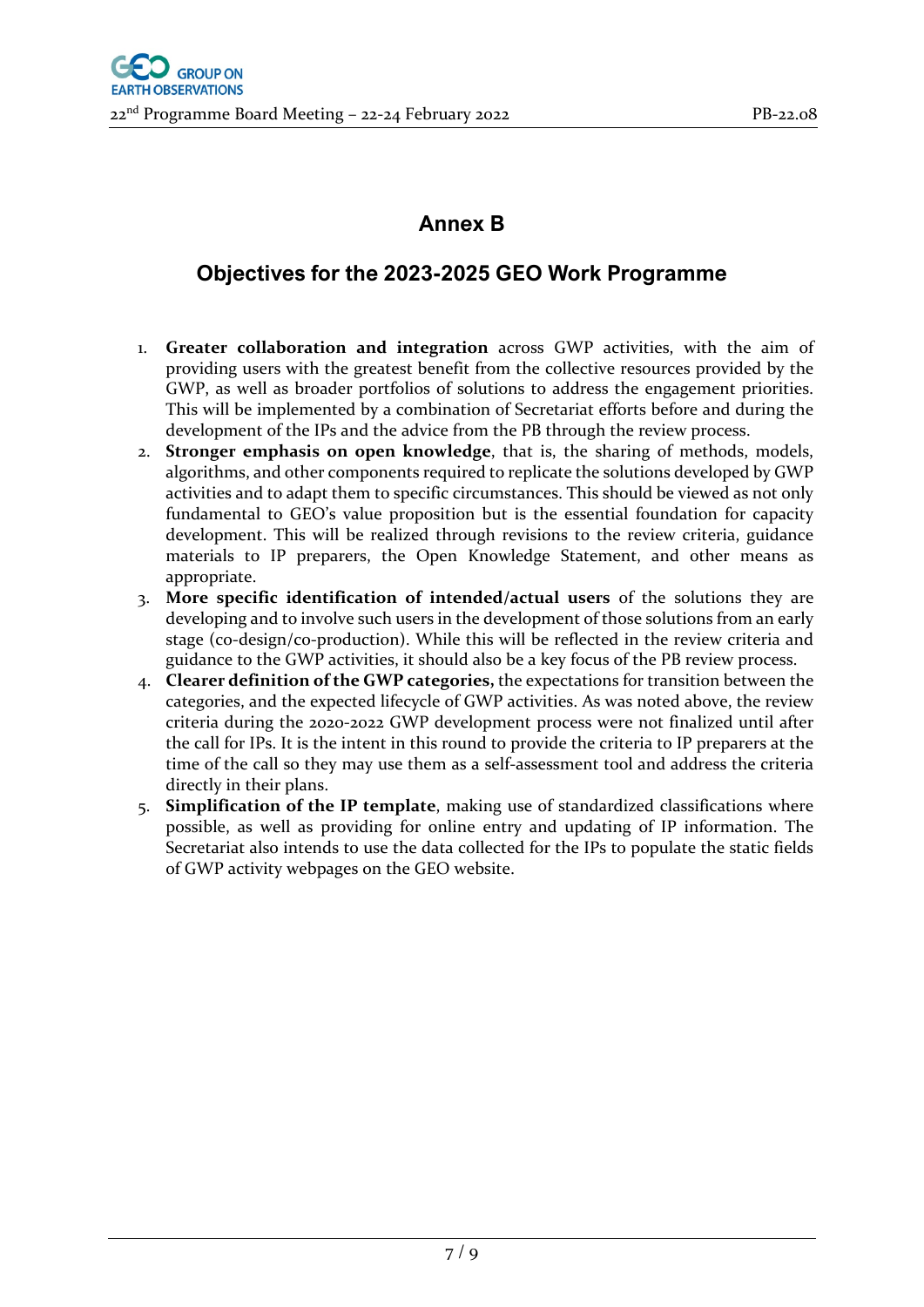# **Annex C**

# **Process and Timeline for the Development of the 2023-2025 GEO Work Programme**

*Excerpts from document PB-21.09.*

### **PROPOSED PROCESS**

The general outline of the 2023-2025 GWP development will follow the approach used for previous GWPs, with some new elements (in italics):

- **Step 1.** The Secretariat issues a call for new IPs, including for activities currently in the GWP. The call will include a request for new activities to address the engagement priorities, including the new priority of Resilient Cities and Human Settlements.
- **Step 2.** GWP activity teams prepare their draft plans. The Secretariat will provide one-onone guidance as required, *and will work with specific GWP activities, groups of activities, and/or communities to encourage re-focusing, integration, or cross-linkages*. The Secretariat will also do an initial review of the IPs against the review criteria to ensure that the IPs are reasonably complete prior to the PB review.
- **Step 3.** Review teams composed of PB members, *supplemented with external experts*, review the IPs of candidate Flagships, Initiatives, Regional GEOs, and Foundational Tasks. The review process will include preparation of written comments to be provided to IP drafters, as well as teleconferences with each activity to discuss the comments and recommendations in greater detail.
- **Step 4.** The GEO Symposium will provide an opportunity for the Flagships, Initiatives, Regional GEOs, and Foundational Tasks to present a summary of their plans to the GEO community and to obtain feedback. It will also be an opportunity to further develop the aspects of integration and cross-fertilization across the GWP.
- **Step 5.** GWP activity leads submit revised IPs to respond to the review team comments and the feedback from the GEO community.
- **Step 6.** The Secretariat compiles the IP summaries into the first draft of the GWP summary document and circulates it to GEO Principals for comment and for offers of additional participants and/or contributions.
- **Step 7.** The Secretariat prepares a revised version of the GWP summary document for PB approval.
- **Step 8.** Presentation of the 2023-2025 GWP for Plenary acceptance.